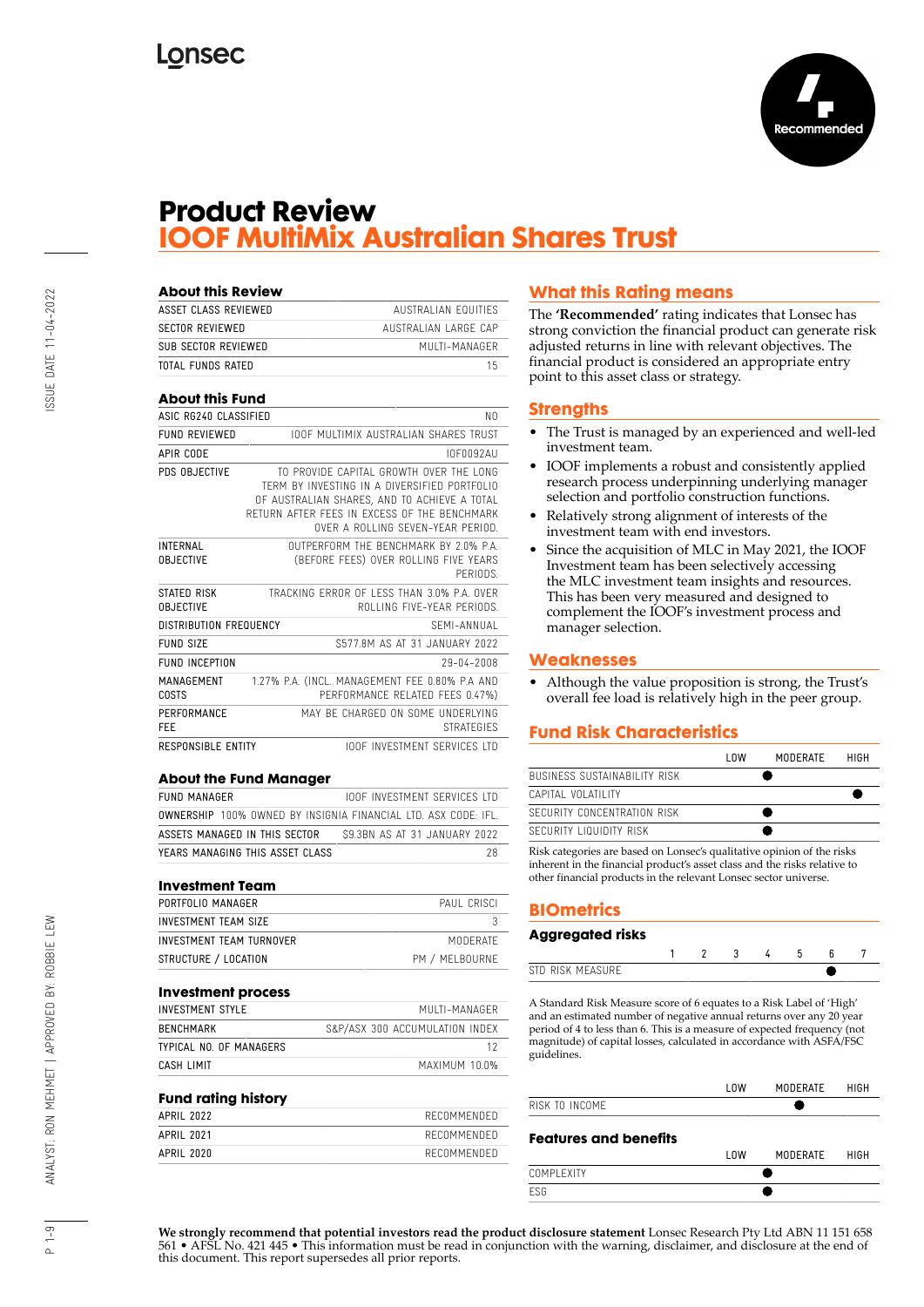# **IOOF MultiMix Australian Shares Trust**

#### **Fee profile**

|                     | l OW | MODERATE | HIGH |
|---------------------|------|----------|------|
| FFFS VS. UNIVERSE   |      |          |      |
| FFFS VS ASSET CLASS |      |          |      |
| FFFS VS. SUB-SECTOR |      |          |      |
|                     |      |          |      |

Fee BIOmetrics are a function of expected total fee as a percentage of expected total return.

## **What is this Fund?**

- The IOOF MultiMix Australian Shares Trust ('the Trust') invests in a single asset class via a selection of Australian equity investment managers.
- The Trust is managed by IOOF Investment Services Ltd ('IOOF' or 'the Manager'). IOOF adopts a Multi-Manager investment style, taking an active approach. IOOF's investment philosophy is guided by a number of key principles which have foundations in academic research; active managers can outperform sector benchmarks over the long-term, in-depth research and analysis can provide superior insight and provide potential for outperformance, and investment style can have a significant impact on performance.
- The Manager seeks to generate returns through active manager selection and aims to blend a range of investment styles (value, growth, quality, momentum, income) while maintaining meaningful active stock and sector positioning. The Trust has a bias towards mid, small, and micro-cap investment managers with a view that active management in niche segments outperforms over the long term.
- IOOF also has a preference for high conviction boutique managers and those with relatively low levels of funds under management (FUM). IOOF seeks to identify high-quality managers early on in their lifecycle, with a strong alignment of interests between investment staff and end investors.
- As per the PDS dated 30 November 2019 including information for financial year ended 30 June 2021. The ongoing annual fees and cost to investors in the Trust includes management fees and costs of 1.27% p.a. which comprise 0.80% p.a. management fee and a performance related fee of 0.47% p.a. Of note the Trust does not charge a performance fee at the headline level. Investors should note that the performance fee is an arrangement with some underlying managers and is not charged by IOOF. The performance fee charged by underlying managers is passed through to investors. The net transaction costs for the Trust were 0.30% p.a. for the 12-month period ended 30 June 2021. Transaction costs include explicit (e.g., brokerage, stamp duty, clearing) and implicit (buy/ sell spreads) costs of buying and selling underlying assets (like shares or fixed income) and the cost of hedging/protection strategies incurred in managing the Trust. These costs are not paid to the Manager. Some transaction costs may be incurred due to investor activity (e.g., buying securities when new application money flows into the Trust and selling securities to meet Trust redemptions) and these may be recouped via the Trust's buy/sell spreads (an investor activity fee). As at the time of this review, the Trust's buy/sell spreads were 0.14%/0.14% but as these can change frequently

depending on market conditions, please refer to the Manager for the latest information.

## **Using this Fund**

**This is General Advice only and should be read in conjunction with the Disclaimer, Disclosure and Warning on the final page.**

- Lonsec notes that the Manager has produced a Target Market Determination (TMD) which forms part of its design and distribution arrangements for the Fund. Lonsec has sighted the TMD that has been provided by the Manager and notes that this should be referred to for further details on the Target Market Summary Description of Target Market and Review Triggers.
- The Trust is a 100% growth-based portfolio with no exposure to income assets. It has a strong emphasis on maximising capital growth over the long-term. Investors should expect high short-term fluctuations in values and a higher chance of capital loss. However, they are prepared to accept this as a trade off in achieving their long-term investment objective.

#### **Suggested Lonsec risk profile suitability**

|  | SECURE DEFENSIVE CONSERVATIVE BALANCED GROWTH HIGH GROWTH |  |  |
|--|-----------------------------------------------------------|--|--|

For guidance on appropriate asset allocations and risk profiles, refer to the latest Lonsec Strategic Asset Allocation Review and Risk Profile Definitions on our website.

### **Changes Since Previous Lonsec Review**

- IOOF Holdings Ltd has changed its name to Insignia Financial Ltd. The Insignia Financial Group is made up of a number of leading brands including IOOF and MLC.
- Since the acquisition, there have been no significant changes to the investment philosophy and/or process.
- Since the acquisition of MLC in May 2021, the IOOF Investment team have been selectively accessing the MLC investment team insights and resources. This has been very measured and designed to complement IOOF's investment process and manager selection.
- The Investment team has obtained access to MLC Asset Management's consulting resource – JANA. The input from JANA has thus far been limited compared to the services received from the incumbent dedicated asset consultant – Mercer.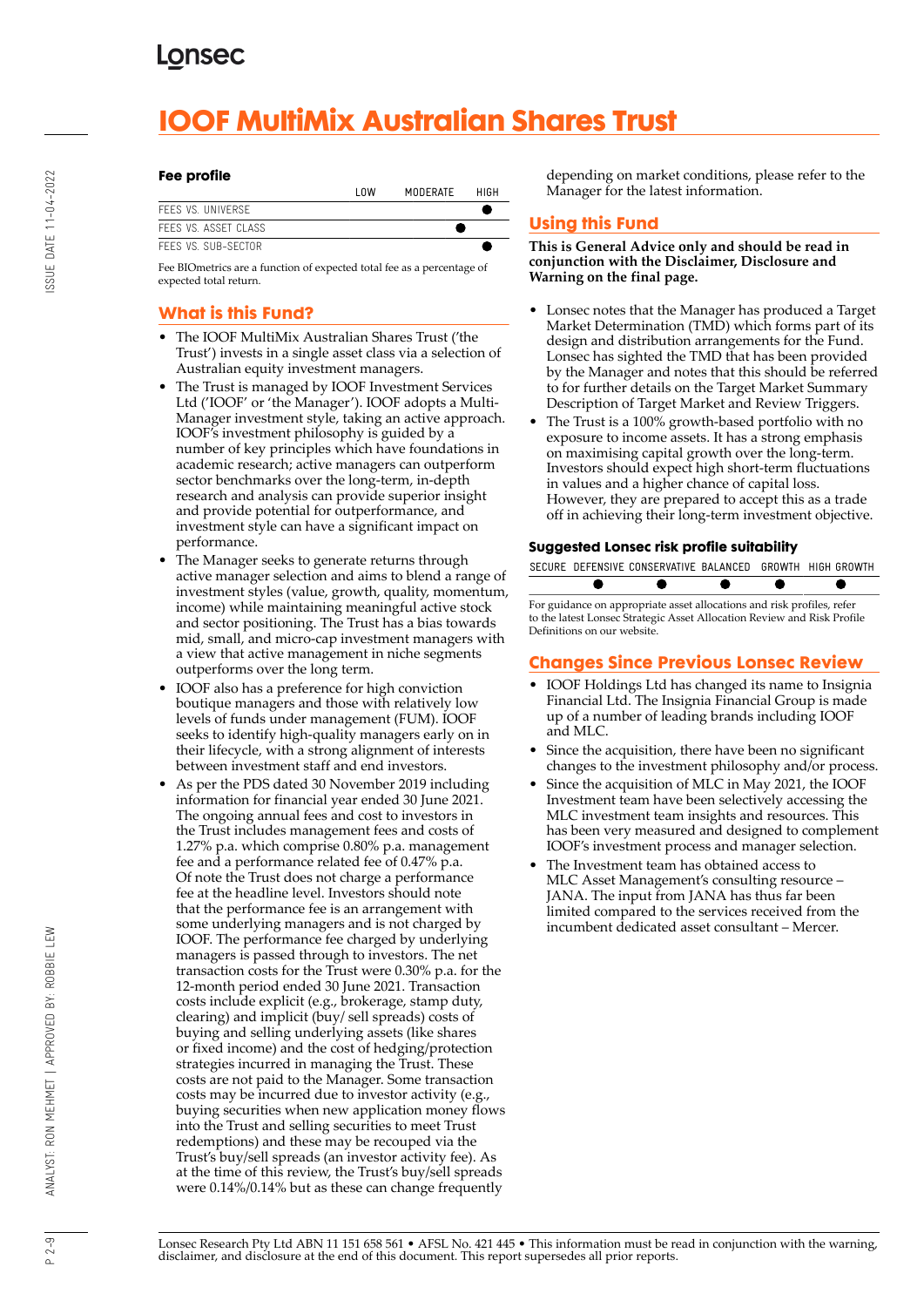# **IOOF MultiMix Australian Shares Trust**

## **Lonsec Opinion of this Fund**

#### **People and resources**

- In May 2021, Insignia Financial Ltd (ASX code: IFL) completed its transaction agreement with the National Australia Bank (ASX Code: NAB) to acquire 100% of the MLC wealth management business. Upon finalisation of this transaction, the investment resources and personnel have begun working together to manage their respective products. With both businesses having significant experience in investment management, there are positive synergies meaning the collaboration has been additive to both parties. Further, there have been minimal disruptions to investment processes or personnel. Lonsec believes this process was professionally managed and has therefore resulted in a smooth transition and ongoing function for both businesses. Reporting lines, roles and responsibilities remain clear and undisrupted.
- The investment team is led by CIO Dan Farmer and further succession planning efforts also saw the appointment of Stanley Yeo as Deputy CIO and Head of Equities. Farmer previously managed the Australian equities portfolios at IOOF, and prior to joining the organisation, was Senior Executive Investments at Telstra Super. Lonsec believes that Farmer possesses the appropriate experience and skills to lead the team and has skilfully navigated the changes that have arisen from the MLC/Insignia Financial Ltd merger.
- The team consists of 22 people in total, other than Farmer and Yeo. The rest of the team comprises six heads of asset class/implementation, one head of governance, five portfolio/asset managers, one asset allocation manager, three performance analysts, three implementation analysts, and one governance specialist.
- IOOF relies on the services of an external asset consultant, Mercer, when formulating individual strategies. Mercer provides ad-hoc advice and is an important input in terms of formulating strategic asset allocation and strategic tilting. Lonsec views Mercer as well-equipped to provide guidance and advice to the team. Lonsec believes there is a balance to be struck by the Manager when considering advice from Mercer whilst maintaining full discretion over portfolio management decisions. Pleasingly, their working relationship appears collaborative, but this will continue to be an area of focus for Lonsec in future reviews.
- The Trust is managed by Portfolio Manager, Australian Equities, Paul Crisci. Crisci previously worked at Funds SA where he was a Portfolio Manager for over 10 years and was responsible for managing both the Australian and International equity portfolios. Yeo, as Head of Equities, is the backup Portfolio Manager and has a wealth of experience and oversight of the strategy alongside Farmer who also previously managed this strategy as Portfolio Manager. Lonsec considers Crisci to be suitably qualified and adept at managing the Trust, exhibiting a high degree of awareness concerning risk constraints and seeking out opportunities that offer additional alpha without compromising on quality.
- Lonsec views key person risk associated with Crisci as low to moderate given the support and backup structure implemented.
- The Manager's variable remuneration structure is measured against individual asset sector benchmarks and peer group comparisons and is linked to rolling one and three-year performance periods. Lonsec considers this to be a reasonable alignment with short and medium-term performance, however less so with longer-term objectives in high-risk profile funds managed by the team. IOOF allows members of the investment team to receive their bonuses (up to 100% base) in IFL shares. Lonsec views this change positively and believes it promotes further alignment and retention across the team. Lonsec understands the scheme is available to more senior investors.

#### **Research and portfolio construction**

- IOOF's research process integrates both quantitative and qualitative factors. The quantitative process is used to establish specific risk/return objectives at both the Trust and sector level and also to assist in the screening, modelling, and identifying investment managers that in aggregate have the attributes to construct a blended portfolio to meet a specific return and risk target. Overall, Lonsec considers IOOF's manager research process to be detailed and transparent.
- IOOF's research process aims to establish a narrow universe of funds that have been filtered by various criteria including IOOF's house views on suitable styles of managers for given asset classes and managers rated highly by Mercer. While Lonsec has a positive view of the depth and breadth of Mercer's domestic and global investment manager coverage, Lonsec is mindful of increased turnover within Mercer's Manager Research Boutique (MRB) over recent years. Combined with IOOF's sector specialist model, Mercer's MRB has allowed the Manager to undertake research across a broader range of underlying managers and strategies. Stability at Mercer will be important to IOOF and the Trust's management.
- In constructing the portfolio, Lonsec believes IOOF takes appropriate levels of activeness to achieve the Trust's objective. The level has been maintained at 45% as of 31 January 2022. The Manager has a deliberate smaller market capitalisation bias and allocation to non-traditional or niche strategies which may result in performance that differs substantially from peers and benchmark over an investment cycle.
- IOOF's Australian Boutique Manager Portfolio is an attractive feature of the Trust. IOOF seeks to identify high quality managers early on in their development when fees are low and alpha potential is typically at its highest. The Manager has on a number of occasions been the first institutional manager to award mandates to these particular strategies. Approximately 15% of the Trust is currently invested in 'boutique' managers. Lonsec highlights these investments may have elevated risk profiles (business and investment) that should be compensated with higher expected returns. Lonsec believes IOOF has appropriate processes in place to effectively monitor these investment managers and act in a timely manner should any characteristics change.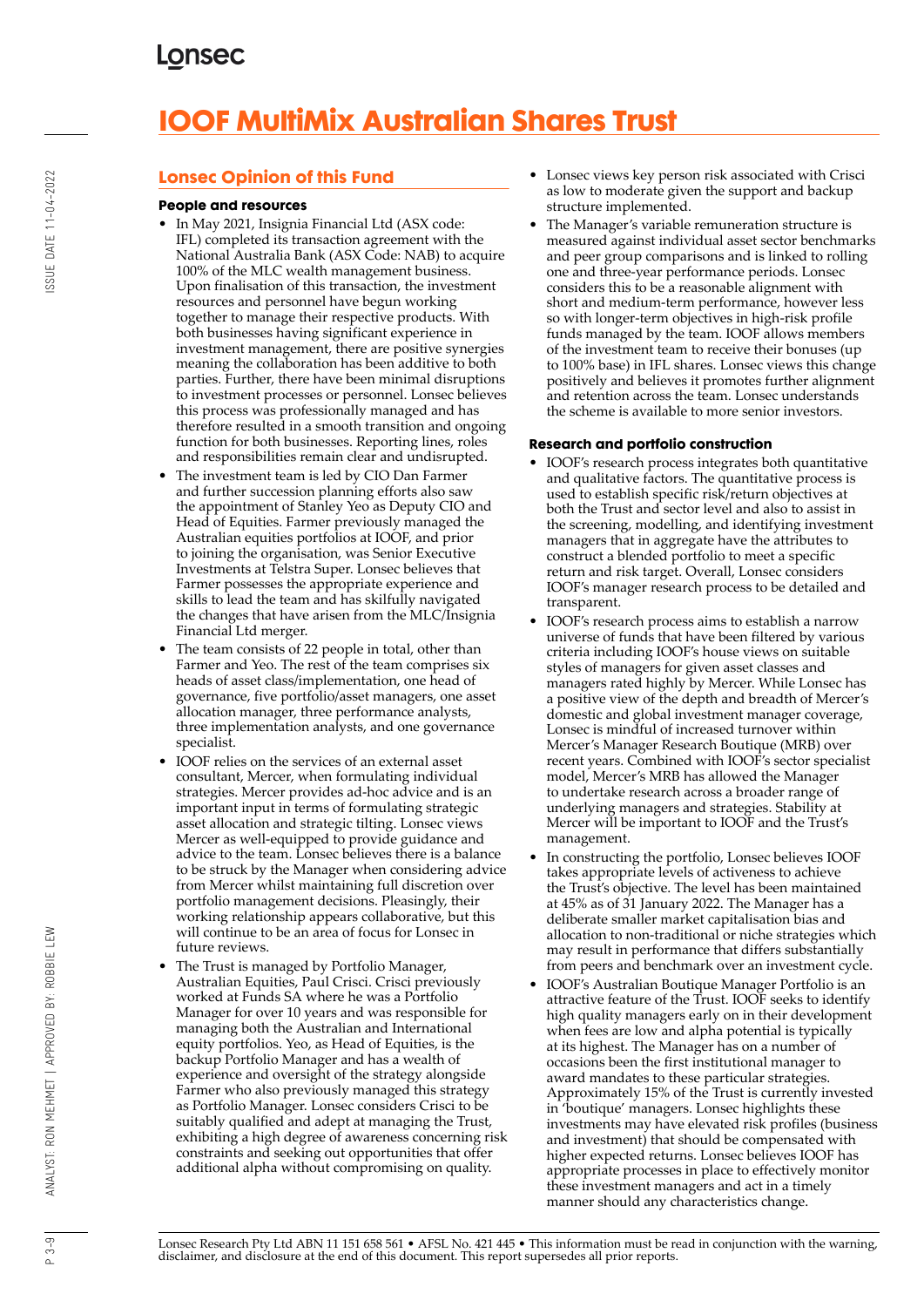# **IOOF MultiMix Australian Shares Trust**

- The Trust also invests in niche strategies such as the BioScience Managers Biomedical Translation Fund I. IOOF is experienced with these types of strategies, and Lonsec considers the size of the investments to be appropriate from a risk management perspective. That said, Lonsec remains mindful that such positions have the potential to encounter liquidity issues in times of market stress and cautions that consideration should be taken particularly in light of the current overweight position in micro and small caps.
- IOOF has displayed strong discipline in removing underperforming or unsuitable strategies from the Trust as and when the need arises. Pleasingly, this discipline has been applied equally to both external and internal strategies.
- Pleasingly, IOOF has a well-developed list of designated backup managers in the event of an adverse scenario eventuating (i.e., key Portfolio Manager departing). Lonsec looks favourably on multi-manager strategies having well-formulated contingency plans, believing it to be consistent with industry 'best practice'.

#### **ESG Integration**

- The Manager has articulated a commitment to the integration of ESG within their investment process with evidence of a policy framework and public positioning. The ESG policy is freely available on the firm's website. Overall Lonsec views the strength of this commitment to be in line with peers.
- The level of disclosure with respect to the Manager's proxy voting policy and voting outcomes is in-line with peers with a limited policy framework. While reporting on voting decisions is publicly available, the reporting is lagging peers. The Manager does not provide any details on engagement policy or engagement outcomes.
- There is clear evidence of ESG incorporation when selecting a manager. Elements of ESG are visible throughout the product design process. High-level monitoring of ESG characteristics at the manager level is evident. Overall ESG integration within the investment process is in-line with peers.
- The lead portfolio manager demonstrates an ability to engage on broad ESG topics and the Manager has a systematic approach to track engagement outcomes. ESG is integrated across the majority of the portfolio. The Manager has an observable approach to performing detailed look-through ESG analysis of underlying holdings. Overall, on a peer relative basis, Lonsec considers the overall level of ESG integration within the Trust to be low to moderate.

#### **Risk management**

- Lonsec has been satisfied with the structure of the risk management functions embedded within the investment process. While continually evolving, the Manager has integrated compliance systems that enable underlying mandates to be implemented to ensure compliance with their predefined guidelines.
- Underlying managers are typically accessed via separately managed accounts enabling IOOF to tailor mandates to its requirements, e.g., maximum stock bet limits or maximum cash holdings. Lonsec considers this a positive structure as it can facilitate

tighter portfolio construction, better product design control, the opportunity for better pricing, improved tax efficiency for investors, and the ability to manage implementation and transitions more efficiently.

- IOOF closely monitors manager portfolios and weightings on a daily basis and investigates daily any excess return outliers exceeding the 99% confidence level. In Lonsec's opinion, ongoing mandate monitoring is very important within the Multi-Manager structure, as it is just as critical for underlying managers to be adhering to their investment process as it is that the process is of high quality.
- The Product Operational Accounting and the Office of the Responsible Entity undertake operational due diligence on potential investment managers and undertake annual reviews of the operational risks associated with employed managers. Lonsec views this positively as it reduces the workload of Portfolio Managers and improves specialisation.
- The team is continuing to improve the transparency of the underlying portfolios and has added these portfolios into Bloomberg PORT and FactSet.

#### **Performance**

- The Trust aims to achieve returns (before fees and charges) that exceed the S&P/ASX 300 Accumulation Index ('the Benchmark') by 2.0% p.a. over rolling five years.
- To 31 January 2022, the Trust returned, net of fees, over one, three, and five years 9.2% p.a., 13.3% p.a., and 10.6% p.a. respectively. Over, these three time periods, the Trust over one year underperformed the Benchmark and the Lonsec median peer group. In contrast over three and five years, the Trust outperformed both the Benchmark and the median peer group. Overall, these three-time periods, the Trust's volatility (as measured by the annualised standard deviation) and maximum drawdowns were below the peer group median metrics.
- The Trust's returns and annualised standard deviation outcomes have resulted in the Sharpe ratio over one year to 31 January 2022 being about in-line with the peer group median metrics. In contrast, the Sharpe ratio over three and five years was higher than the peer group metrics.

#### **Overall**

- Lonsec has maintained the Trust's **'Recommended'** rating at its most recent review. The rating reflects the high regard and conviction for the experience and calibre of the investment team. The rating is also underpinned by Lonsec's positive view of the Trust's robust and repeatable investment process. Notably, the increased resourcing post-integration of the OnePath team provides further depth of expertise within investment management and risk management.
- Lonsec believes the Trust encompasses a differentiated feature in its willingness to back boutique investment managers early in their lifecycle, and the usage of small, micro-cap and more niche strategies such as health care funds.
- Considering the integration of MLC is expected to be a multi-year journey, Lonsec will be closely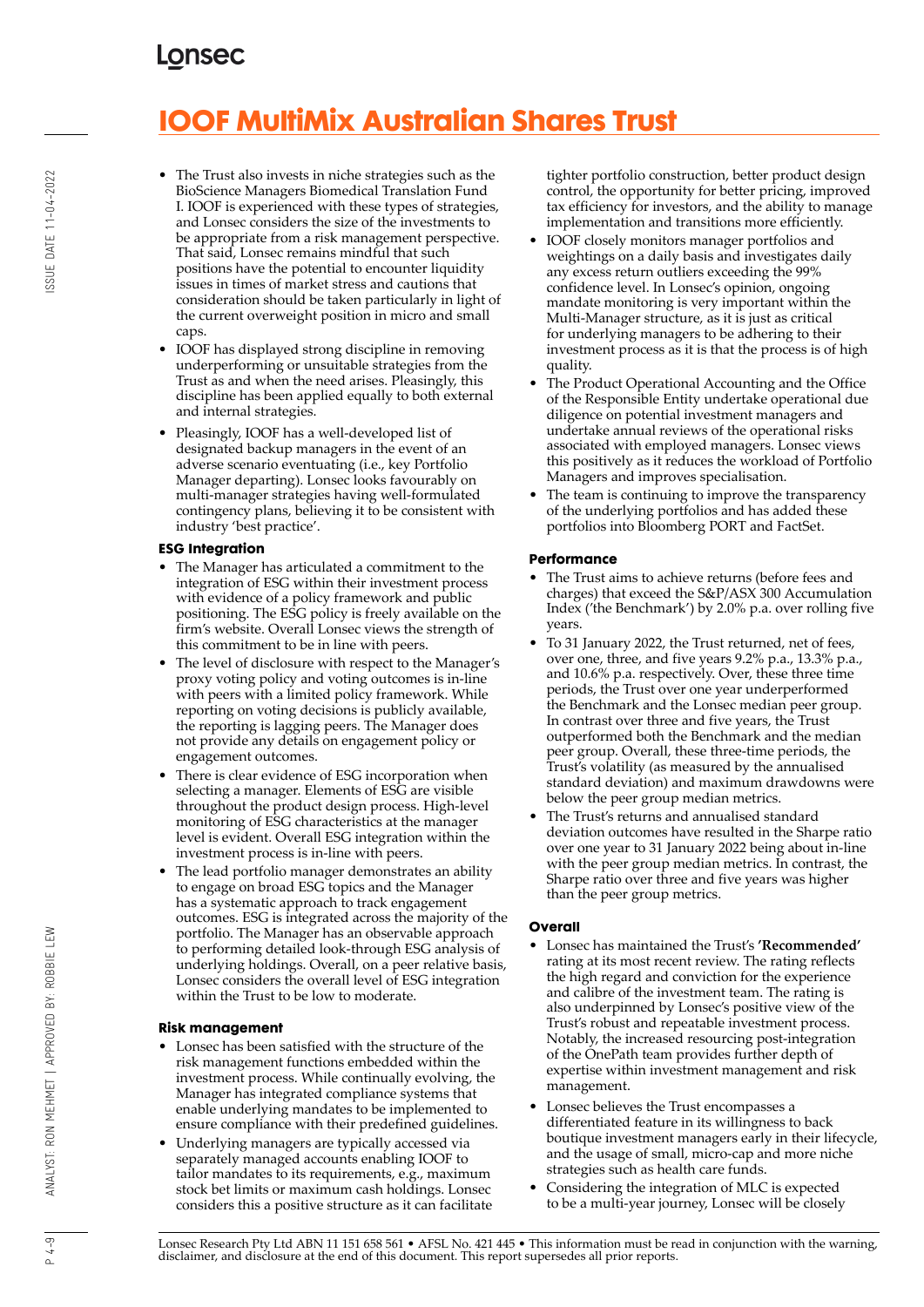# **IOOF MultiMix Australian Shares Trust**

monitoring the degree of collaboration and realised synergies.

#### **People and Resources**

#### **Corporate overview**

Insignia Financial Ltd ('Insignia Financial') is a wealth management company offering products and services across, financial advice and distribution, portfolio and estate administration, and investment management. Insignia Financial is listed on the Australian Stock Exchange (ASX code: IFL). As of 31 December 2021, Insignia Financial had \$325.8bn in Funds Under Management and Administration.

These services are operated through a suite of brands including IOOF, Shadforth, Lonsdale, Bridges Financial Services, Consultum Financial Advisers, M3 Financial Services, RI Advice and Australian Executor Trustees.

#### **Size and experience**

| NAME          | POSITION                                  | <b>EXPERIENCE</b><br>INDUSTRY /<br><b>FIRM</b> |
|---------------|-------------------------------------------|------------------------------------------------|
| DANIEL FARMER | CIO.                                      | 26/12                                          |
| STANI FY YFO# | HEAD OF EQUITIES AND<br>DEPUTY CIO        | 22/11                                          |
| PAUL CRISCI   | PORTFOLIO MANAGER,<br>AUSTRALIAN FOUITIFS | 22/4                                           |

# Primary back-up

The Investment Team is structured along specialist lines. Paul Crisci is Portfolio Manager, Australian Equities, and joined IOOF in December 2017. Crisci possesses 22 years of experience within various equity portfolios. Crisci previously worked at Funds SA where he was a Portfolio Manager for over 10 years and was responsible for managing both the Australian and International equity portfolios. Yeo, as Deputy CIO and Head of Equities, is the backup Portfolio Manager and has a wealth of experience and oversight of the strategy alongside Farmer (CIO) who also previously managed this strategy as Portfolio Manager.

In total, the IOOF investment team consists of 22 dedicated personnel including two investment governance specialists with over 20 years industry experience. The team is led by Chief Investment Officer, Dan Farmer and includes six Heads of Asset Classes and Implementation, six Portfolio Managers, three supporting analysts and two members dedicated to asset allocation.

The Portfolio Manager conducts qualitative and quantitative research and provides overall data support and recommendations to the six-member Investment Management Committee ('IMC'). The IMC ultimately considers and approves asset allocation decisions and manager appointments.

The IMC meets bi-monthly or more frequently if required, and comprises Anthony Hodges (Chairman and External Member), Denise Allen, and Mary-Anne Nunan (External Members). Daniel Farmer (CIO), Stanley Yeo (Deputy CIO), and Manish Utreja (Head of Alternatives). Osvaldo Acosta has been appointed as Secretary.

#### **Remuneration**

The investment team is rewarded with a combination of base salary and variable bonus. 70% of the bonus is assessed on fund performance relative to the relevant peer group over one- and three-year periods, with the other 30% awarded on qualitative factors such as team contribution and client servicing. Members of the investment team may choose to receive their bonus (up to 100% of the base salary) in IFL shares.

Back-office functions are performed by IOOF's Investment Operations Team. Compliance monitoring, custody, unit pricing, registry, and financial reporting functions are outsourced to various parties including Insignia Financial and BNP Paribas; while transition management and implementation are performed by a panel of transition managers including Citi, Macquarie, UBS, and State Street.

#### **Asset Consultant**

IOOF has appointed Mercer as its primary external asset consultant since July 2017. The Manager will seek Mercer's consultancy services when performing due diligence on prospective and currently appointed underlying managers, designing neutral benchmarks, stress testing, and performing various other risk management functions. Mercer will also provide strategic tilting advice.

### **Research Approach**

#### **Overview** RESEARCH PHILOSOPHY BLENDED QUALITATIVE AND QUANTITATIVE **RESEARCH** TARGET MANAGER HIGH QUALITY BETA AND ALPHA MANAGERS, BOTH ESTABLISHED AND BOUTIQUE NO. OF MANAGERS IN UNIVERSE UNLIMITED NO. OF MANAGERS ACTIVELY RESEARCHED ALL MANAGERS RESEARCHED BY MERCER RESEARCH INPUTS VARIOUS – MANAGER MEETINGS, ASSET CONSULTANTS ETC.

IOOF's integrated quantitative and qualitative investment process aims to establish a narrow universe of funds that have been filtered by various criteria including IOOF's house views on suitable styles of managers for given asset classes and managers rated highly by Mercer. Qualitative research then focuses on the firm's background and history, the key people and resources, investment style and strategy, portfolio construction, and constraints.

#### **Screening of Managers**

IOOF places a strong emphasis on active risk budgeting when in the Portfolio Construction process, and therefore identifies the type of managers/mandates required to fulfill particular roles within the available tracking error budget. As such, managers who would be unlikely to fulfill a certain role within the portfolio will be screened out. This approach allows IOOF to minimize the universe of products to a manageable size rather than considering all available managers in each asset class. For example, IOOF's house view on Australian equities is that well-resourced active managers, with a strong alignment of interest between investment staff and investors with relatively low funds under management, are most likely to outperform, and so will dedicate the research effort to these types of managers as opposed to the entire Australian equity universe.

IOOF also has access to Mercer's Global Investment Manager Database ('GIMD') to enhance the scope of

ANALYST: RON MEHMET | APPROVED BY: ROBBIE LEW

 $-5 - 9$  $\alpha$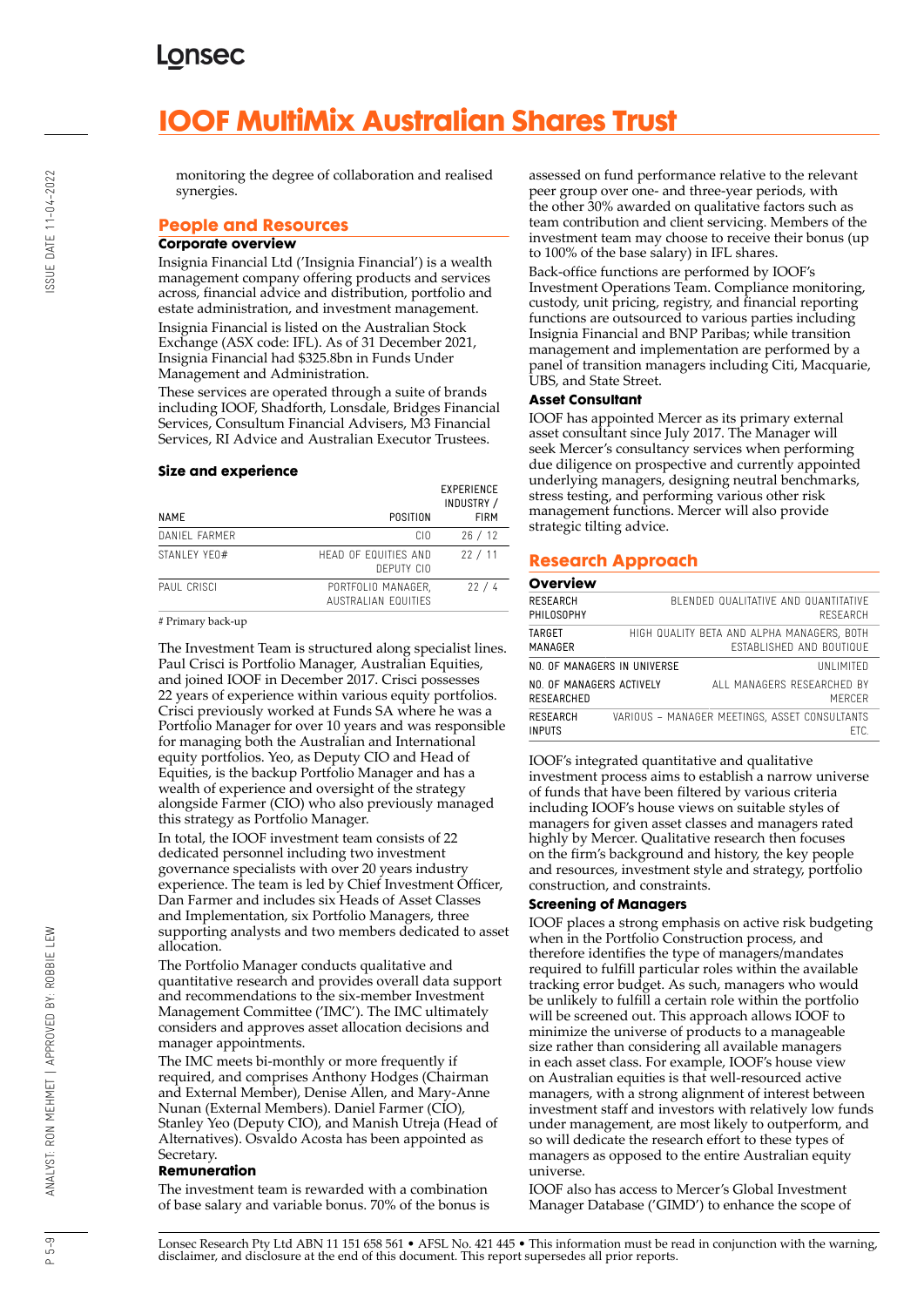# **IOOF MultiMix Australian Shares Trust**

their research capability and as an additional tool for filtering to identify the most suitable funds. GIMD is an online database that encapsulates information ranging from manager research notes, historical performance statistics, ideas emerging in other markets, and economic research on approximately 5,300 managers and 26,000 funds.

Typically, IOOF will focus its research on managers rated B+ or higher by Mercer. However, the discovery of managers may be sourced through any source including Mercer, directly by IOOF, through existing networks and contacts with other industry participants, such as managers, consultants or superannuation plan operators. The IOOF investment team are encouraged to have a wide opportunity set for investment ideas.

#### **Research focus**

The list of potential managers identified as research priorities by the screening process will then be subject to additional research by the IOOF team before they can be included in a portfolio. This 'double' layer of manager research typically ensures that final funds in the portfolios have undergone a rigorous review process.

IOOF undertakes a mix of both qualitative and quantitative research. From a qualitative perspective, IOOF considers factors such as the firm's background and history, financial position, the calibre of key decision-makers and the depth of available resources, investment strategy and style, idea generation and portfolio construction processes, and implementation constraints. The types of quantitative analysis conducted will include various types of performance, return and style-based analytics, various types of portfolio holdings-based attribution, and risk factor analytics.

## **Portfolio Construction**

#### **Overview**

| <b>UVEIVIEW</b>                |                                                                      |
|--------------------------------|----------------------------------------------------------------------|
| <b>BENCHMARK</b>               | S&P/ASX 300 ACCUMULATION INDEX                                       |
| RETURN OBJECTIVE<br>(INTERNAL) | BENCHMARK PLUS 2.0% (BEFORE FEES)<br>OVER ROLLING FIVE-YEAR PERIODS. |
| RISK OBJECTIVE (INTERNAL)      | < 3% P.A. TRACKING FRROR OVER FIVE<br>YFARS                          |
| <b>INVESTMENT STYLE</b>        | MUITI-MANAGER                                                        |
| MARKET CAPITALISATION BIAS     | SMALL TO MID-CAP                                                     |
| OBSERVED ACTIVE SHARE          | 45%                                                                  |

IOOF's primary objective with respect to the determination of manager weightings is to achieve a style-neutral portfolio free from any undesired systematic style, capitalisation, or other factor biases relative to the relevant benchmark. Manager weightings are also determined via an assessment of contribution to total active risk to ensure no one manager has a disproportionate expected contribution. However, a manager's contribution to total active risk is not considered in isolation but with reference to the correlation of its excess returns with other managers and the objective of the product.

To summarise the actual portfolio construction process, in the first instance, active risk and return targets are set for the Trust's risk profile. The tracking error or risk budget is then apportioned between allowable asset classes based on IOOF's house views of the available risks and opportunities. Finally, managers are selected and blended to fill the risk budget, with each manager's contribution to risk being commensurate with their expected contribution to the alpha target. The number and style of managers within each asset class are also pre-determined according to IOOF's house view. Manager blending is conducted following both qualitative and quantitative assessments. The qualitative analysis includes a comparative analysis of each manager, and the diversification benefits they offer. Quantitative analysis includes factors such as correlation, historical returns, style biases, capitalisation analysis, regression analysis, and various risk analytics. Prior to submitting a manager recommendation to the IMC, the recommendation is peer-reviewed by the Investment Manager Peer Review Group. This group consists of senior investment professionals (Chief Investment Officer and Portfolio Managers) that are ultimately responsible for the review of manager proposals before being formally considered by the IMC. This ensures any manager proposal to the IMC has been rigorously peer-reviewed as a means of quality control and to minimise individual bias and subjectivity. It is also a means to consider the manager's proposal in a total portfolio context.

The following summarises the underlying managers within the Trust as of 31 December 2021. Consistent with IOOF's aim of broad style neutrality, there is a selection of managers with varying investment styles.

#### Broad cap

- Legg Mason Martin Currie Dynamic Value
- Vinva Alpha Extension
- Alliance Bernstein Concentrated Equity
- AllianceBernstein Managed Volatility
- Invesco Aust Equity Efficient Income
- Quest Asset Partners
- Northcape Capital

#### Small and micro-cap

- OC Micro and Small Cap
- Acorn Micro Cap

#### Boutique managers

- Selector Mid Cap
- OPBM Asia Pacific Micro Healthcare
- BioScience Managers Biomedical Translation Fund

#### **Other**

• IOOF Cash Management Trust

#### **Risk Management**

#### **Risk limits**

| SEPARATE RISK MONITORING TEAM | <b>YFS</b> |
|-------------------------------|------------|
| STOCK LIMIT                   | NONF       |
| <b>SECTOR LIMIT</b>           | NONF       |
| CASH LIMIT                    | 10%        |
|                               |            |

All underlying managers are subject to constraints as specified in an investment management agreement. Most underlying managers are accessed via separately managed accounts. This enables IOOF to tailor mandates to its requirements, for example, maximum stock exposure limits or maximum cash holdings. The risk tools employed by IOOF include Bloomberg, Factset, and BARRA. Risk analysis is also completed by Mercer, whenever a change to the portfolio is proposed.

Lonsec Research Pty Ltd ABN 11 151 658 561 • AFSL No. 421 445 • This information must be read in conjunction with the warning, disclaimer, and disclosure at the end of this document. This report supersedes all prior reports.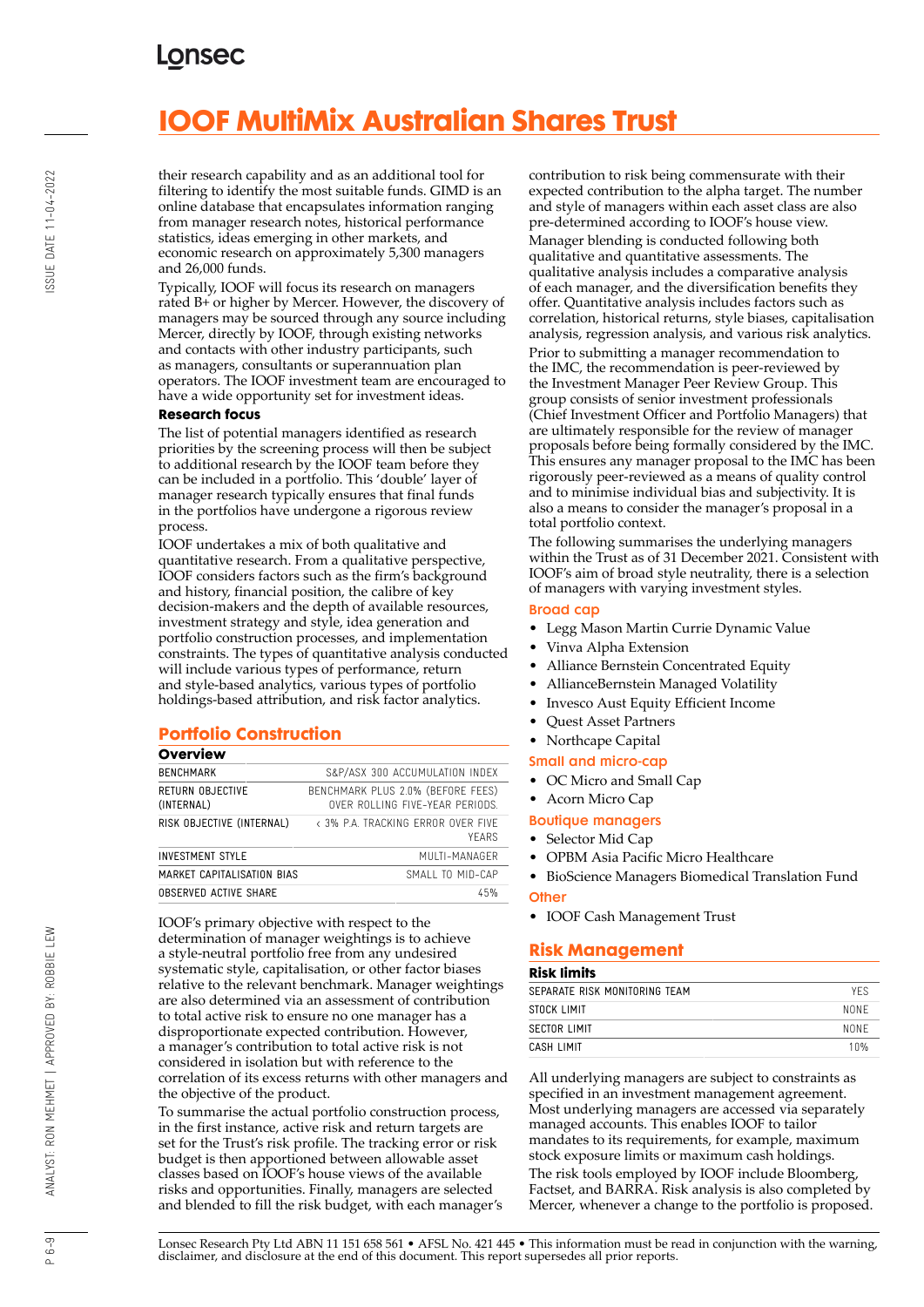# **IOOF MultiMix Australian Shares Trust**

#### **Risk monitoring**

The IOOF investment manager monitoring process consists of a number of prescribed stages. This includes the review of monthly investment reports, review of quarterly manager questionnaires, formal quarterly manager interviews, quarterly manager review notes, ongoing quantitative performance analytics, and ongoing review of external research. Quarterly Manager Questionnaires cover not only risk and performance but also any changes or developments in people or processes. Formal manager interviews (and site visits where practical) are also conducted on an ad-hoc basis where required.

Manager weightings are monitored on a daily basis and are rebalanced on an ongoing basis using cashflows. Using cashflows in this way means that active rebalancing of the portfolio is rarely required which minimises turnover and transaction costs/tax implications.

Product Operational Accounting and the Office of the Responsible Entity works with the Investment Team to review and assess the operational capabilities of all manager appointments.

This team also monitors, reviews and assesses the operational risks associated with employed Investment Managers on an annual basis.

Operational due diligence includes a review of the systems, policies, processes and resources managers have in place to monitor and manage operational risk exposures. Reviews typically focus on the below areas:

- Professional indemnity insurance
- Auditing Practices (with reference to GS007 requirements)
- Organisational structures
- Business Continuity Management
- Policy Summaries
- Risk Management Approaches
- Investment Compliance
- Breaches & Incidents

#### **Implementation**

Portfolio allocations are monitored daily and rebalanced as necessary (subject to a tolerance range of +/-3% at the asset class level and +/-5% at the manager level). Cashflows are actively used to rebalance the portfolio on an ongoing basis, so the tolerance bands are rarely breached. Cashflows are allocated using a proprietary cashflow management system which allows for straight through processing to underlying investment managers.

External transition managers are appointed from a panel at 'arm's length' to ensure that objectivity is maintained. Custody, unit pricing, registry and financial reporting functions are outsourced to various parties including IOOF and BNP Paribas.

#### **Risks**

**An investment in the Trust carries a number of standard investment risks associated with investment markets. These include economic, market, political, legal, tax and regulatory risks. Investors should read the PDS before making a decision to invest or not invest. Lonsec considers the major risks to be:**

#### **Market risk**

Investment returns are influenced by the performance of the market as a whole. This means that your investments can be affected by things like changes in interest rates, investor sentiment and global events, depending on which markets or asset classes you invest in and the timeframe you are considering.

#### **Security and investment-specific risk**

Within each asset class and each fund, individual securities like mortgages, shares, fixed interest securities or hybrid securities can be affected by risks that are specific to that investment or that security. For example, the value of a company's shares can be influenced by changes in company management, its business environment or profitability. These risks can also impact the company's ability to repay its debt.

#### **Derivatives**

The manager has scope, via their PDS, to implement various derivative strategies with the objective of mitigating equity market risks. Lonsec does not expect this to be a widely adopted strategy.

The value of a derivative will generally move according to movements in the underlying asset, and therefore carries the risks associated with that asset. There is also the risk of potentially magnifying gains or losses through the use of derivatives. In addition to this there is potential illiquidity of the derivative. The Trust's derivative positions are constantly governed by a strict internal risk management process to monitor any exposures derived from the implementation of derivatives.

#### **Other risks**

Please refer to the Trust's PDS for more details on items identified by the Responsible Entity and Manager including Liquidity Risk, Counterparty Risk, Legal and Regulatory Risk.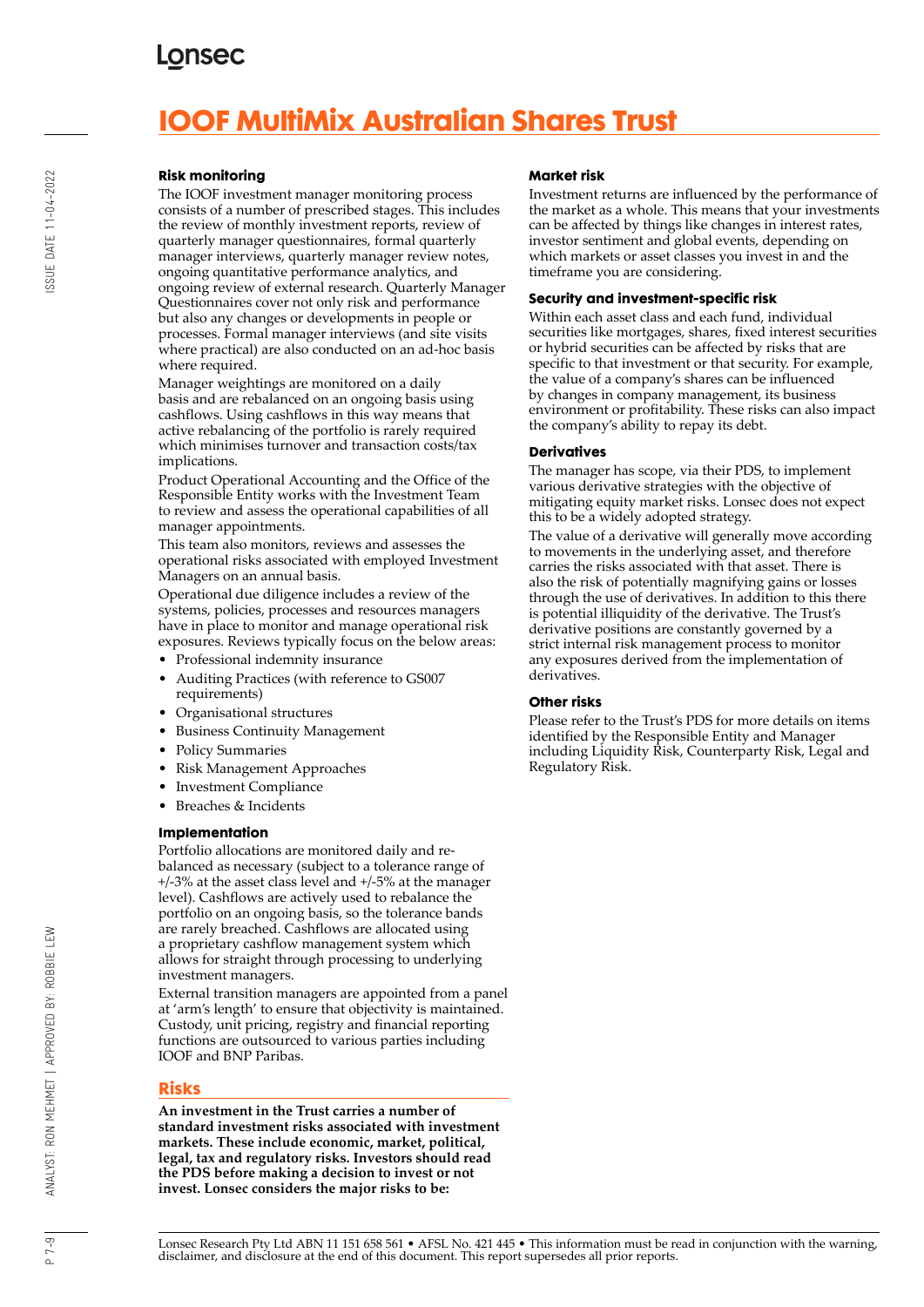# **IOOF MultiMix Australian Shares Trust**

## **Quantitative Performance Analysis - annualised after-fee % returns (at 31-1-2022)**

#### **Performance metrics**

| геноннансе піспісэ          |             |             |             |             |             |             |             |             |  |  |
|-----------------------------|-------------|-------------|-------------|-------------|-------------|-------------|-------------|-------------|--|--|
|                             | 1 YR        |             | 3 YR        |             | 5 YR        |             | 10 YR       |             |  |  |
|                             | <b>FUND</b> | PEER MEDIAN | <b>FUND</b> | PEER MEDIAN | <b>FUND</b> | PEER MEDIAN | <b>FUND</b> | PEER MEDIAN |  |  |
| PERFORMANCE (% PA)          | 9.23        | 10.15       | 13.27       | 9.71        | 10.63       | 8.42        | 10.32       | 8.94        |  |  |
| STANDARD DEVIATION (% PA)   | 8.10        | 8.56        | 16.78       | 17.79       | 13.97       | 14.86       | 12.78       | 13.55       |  |  |
| EXCESS RETURN (% PA)        | $-0.36$     | 0.61        | 3.21        | $-0.20$     | 1.98        | $-0.15$     | 0.82        | $-0.46$     |  |  |
| OUTPERFORMANCE RATIO (% PA) | 41.67       | 50.00       | 55.56       | 45.83       | 53.33       | 47.50       | 50.83       | 44.58       |  |  |
| WORST DRAWDOWN (%)          | $-5.47$     | $-5.60$     | $-25.73$    | $-27.42$    | $-25.73$    | $-27.42$    | $-25.73$    | $-28.02$    |  |  |
| TIME TO RECOVERY (MTHS)     | <b>NR</b>   | <b>NR</b>   | 8           | 12          | 8           | 12          | 8           | 12          |  |  |
| SHARPF RATIO                | 1.14        | 1.18        | 0.76        | 0.53        | 0.68        | 0.50        | 0.66        | 0.52        |  |  |
| INFORMATION RATIO           | $-0.13$     | 0.40        | 0.99        | $-0.03$     | 0.65        | $-0.19$     | 0.29        | $-0.28$     |  |  |
| TRACKING ERROR (% PA)       | 2.79        | 2.21        | 3.26        | 2.22        | 3.06        | 2.04        | 2.81        | 1.82        |  |  |

PRODUCT: IOOF MULTIMIX AUSTRALIAN SHARES TRUST

LONSEC PEER GROUP: AUSTRALIAN EQUITIES - AUSTRALIAN LARGE CAP - MULTI-MANAGER PRODUCT BENCHMARK: S&P/ASX 300 TR INDEX AUD

CASH BENCHMARK: BLOOMBERG AUSBOND BANK BILL INDEX AUD

TIME TO RECOVERY: NR - NOT RECOVERED, DASH - NO DRAWDOWN DURING PERIOD

#### **Growth of \$10,000 over 10 years**



S&P/ASX 300 TR INDEX AUD



#### **Risk-return chart over three years**



· IOOF MULTIMIX AUSTRALIAN SHARES TRUST

S&P/ASX 300 TR INDEX AUD

**APEER MEDIAN** 

· PEERS

#### **Outperformance consistency**



Lonsec Research Pty Ltd ABN 11 151 658 561 • AFSL No. 421 445 • This information must be read in conjunction with the warning, disclaimer, and disclosure at the end of this document. This report supersedes all prior reports.